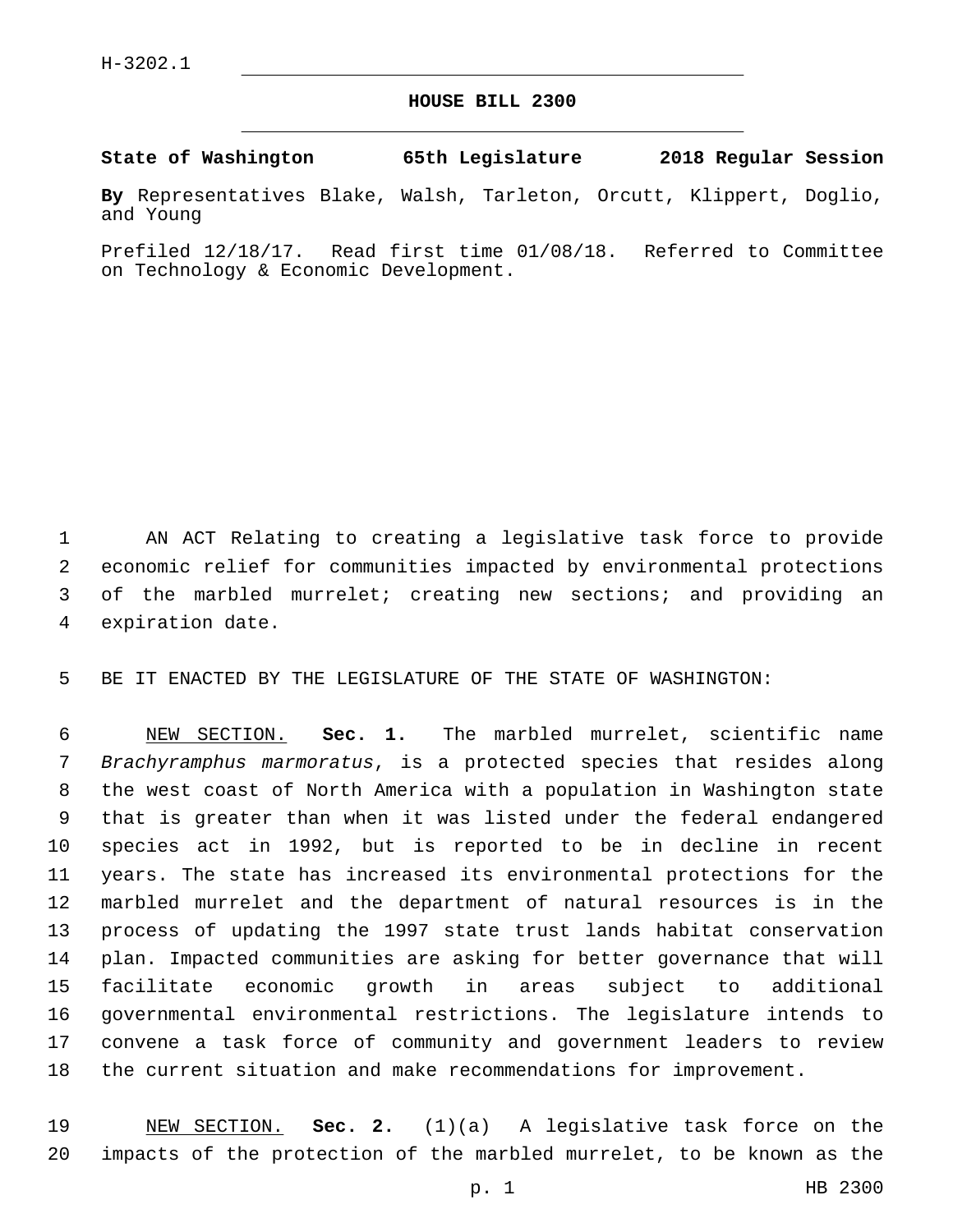habitat conservation program damage response task force, is established, with members as provided in this subsection.

(b) The task force is comprised of:3

 (i) One member from each of the two largest caucuses of the senate as appointed by the minority and majority leaders of the senate and one member from each of the two largest caucuses of the house of representatives as appointed by the speaker of the house of 8 representatives;

9 (ii) The governor, or a designated employee;

(iii) The commissioner of public lands, or a designated employee;

 (iv) A representative of the department of fish and wildlife, as 12 designated by the director;

 (v) A representative of the United States fish and wildlife service with knowledge about the marbled murrelet or its regulation, 15 if the department chooses to participate;

 (vi) A representative of the department of commerce, as 17 designated by the director;

 (vii) One county commissioner from each county of the area impacted, to be selected by each county commission;

 (viii) A representative of an association representing farms and 21 forests;

 (ix) A representative of an association representing a statewide 23 association to protect forests;

 (x) A representative of an organization representing businesses 25 reliant on tourism;

 (xi) At least one representative of a port located in each county of the area impacted;

 (xii) A representative of entities involved in commercial 29 fisheries in the area impacted;

 (xiii) A representative of a chamber of commerce in each county 31 of the area impacted; and

 (xiv) A representative of the Indian tribe that resides along the shores of Willapa Bay designated by the tribal council, if the tribe 34 chooses to participate.

 (c) For the purposes of this subsection "area impacted" means each of the counties bordering the Pacific Ocean and Columbia river that have areas designated as protected habitat by the United States 38 or Washington state for the marbled murrelet.

 (2) The sponsor of this act shall convene the initial meeting of the task force by August 1, 2018, and shall serve as cochair. The

p. 2 HB 2300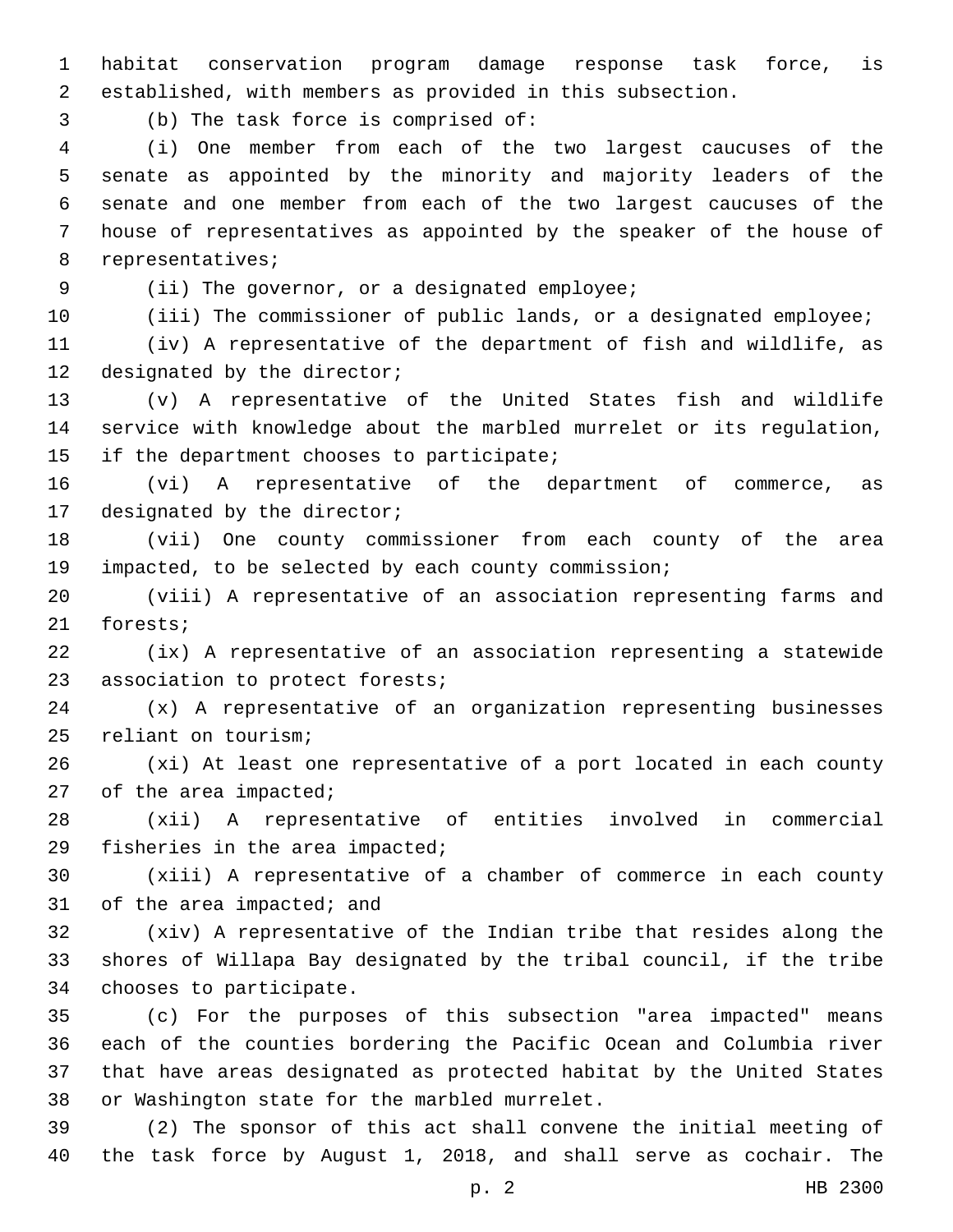senate cochair must be appointed by the majority leader of the senate. The cochairs shall invite individuals to serve as nonlegislative and nonexecutive representatives on the task force.

 (3) The task force shall review and take testimony on the 5 following issues:

 (a) The economic impacts associated with environmental protection of the marbled murrelets in counties bordering the Pacific Ocean;

 (b) The barriers to development in areas subject to marbled 9 murrelets environmental protections;

 (c) The property tax burden shift caused by the devaluation of land due to environmental protections of the marbled murrelets;

 (d) Identify activities that could improve the economic vitality 13 of the impacted areas; and

 (e) Any other issues related to improved prosperity and government regulations connected to marbled murrelets.

 (4) The task force shall identify potential state actions to improve the economic vitality in counties impacted by the presence of marbled murrelets and recommend any changes to state policy, government rules, or statutes in a report to the appropriate committees of the legislature by December 1, 2018. The report should identify which recommendations are supported by a majority of voting members of the task force. Nonvoting members include representatives designated in subsection (1)(b)(ii) through (vi) of this section.

 (5) The task force may provide information and economic evaluations to the federal government as part of the process of the update to the 1997 state trust lands habitat conservation plan.

 (6) Staff support for the task force must be provided by senate committee services, house of representative office of program research, and state agency members of the task force. The task force may consult with additional persons who have specific technical expertise if such expertise is necessary to carry out the duties of 32 the task force.

 (7) Legislative members of the task force shall be reimbursed for travel expenses in accordance with RCW 44.04.120. Nonlegislative members, except those representing an employer or organization, are entitled to be reimbursed for travel expenses in accordance with RCW 37 43.03.050 and 43.03.060.

 (8) The expenses of the task force must be paid jointly by the 39 senate and the house of representatives.

p. 3 HB 2300